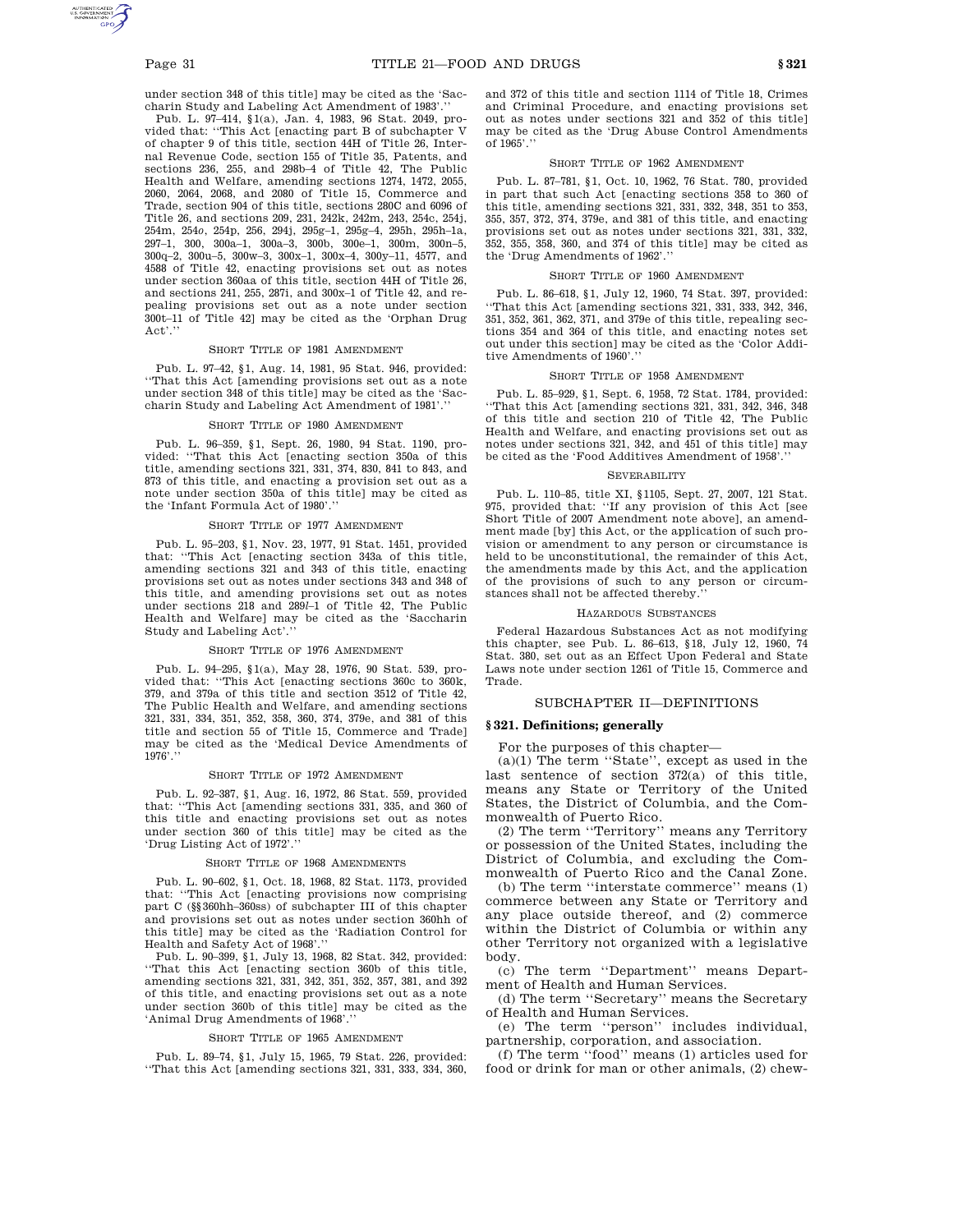ing gum, and (3) articles used for components of any such article.

 $(g)(1)$  The term "drug" means (A) articles recognized in the official United States Pharmacopoeia, official Homoeopathic Pharmacopoeia of the United States, or official National Formulary, or any supplement to any of them; and (B) articles intended for use in the diagnosis, cure, mitigation, treatment, or prevention of disease in man or other animals; and (C) articles (other than food) intended to affect the structure or any function of the body of man or other animals; and (D) articles intended for use as a component of any article specified in clause (A), (B), or (C). A food or dietary supplement for which a claim, subject to sections  $343(r)(1)(B)$ and  $343(r)(3)$  of this title or sections  $343(r)(1)(B)$ and  $343(r)(5)(D)$  of this title, is made in accordance with the requirements of section 343(r) of this title is not a drug solely because the label or the labeling contains such a claim. A food, dietary ingredient, or dietary supplement for which a truthful and not misleading statement is made in accordance with section  $343(r)(6)$  of this title is not a drug under clause (C) solely because the label or the labeling contains such a statement.

(2) The term ''counterfeit drug'' means a drug which, or the container or labeling of which, without authorization, bears the trademark, trade name, or other identifying mark, imprint, or device, or any likeness thereof, of a drug manufacturer, processor, packer, or distributor other than the person or persons who in fact manufactured, processed, packed, or distributed such drug and which thereby falsely purports or is represented to be the product of, or to have been packed or distributed by, such other drug manufacturer, processor, packer, or distributor.

(h) The term ''device'' (except when used in paragraph (n) of this section and in sections 331(i), 343(f), 352(c), and 362(c) of this title) means an instrument, apparatus, implement, machine, contrivance, implant, in vitro reagent, or other similar or related article, including any component, part, or accessory, which is—

(1) recognized in the official National Formulary, or the United States Pharmacopeia, or any supplement to them,

(2) intended for use in the diagnosis of disease or other conditions, or in the cure, mitigation, treatment, or prevention of disease, in man or other animals, or

(3) intended to affect the structure or any function of the body of man or other animals, and

which does not achieve its primary intended purposes through chemical action within or on the body of man or other animals and which is not dependent upon being metabolized for the achievement of its primary intended purposes.

(i) The term ''cosmetic'' means (1) articles intended to be rubbed, poured, sprinkled, or sprayed on, introduced into, or otherwise applied to the human body or any part thereof for cleansing, beautifying, promoting attractiveness, or altering the appearance, and (2) articles intended for use as a component of any such articles; except that such term shall not include soap.

(j) The term ''official compendium'' means the official United States Pharmacopoeia, official Homoeopathic Pharmacopoeia of the United States, official National Formulary, or any supplement to any of them.

(k) The term ''label'' means a display of written, printed, or graphic matter upon the immediate container of any article; and a requirement made by or under authority of this chapter that any word, statement, or other information appear on the label shall not be considered to be complied with unless such word, statement, or other information also appears on the outside container or wrapper, if any there be, of the retail package of such article, or is easily legible through the outside container or wrapper.

(*l*) The term ''immediate container'' does not include package liners.

(m) The term ''labeling'' means all labels and other written, printed, or graphic matter (1) upon any article or any of its containers or wrappers, or  $(2)$  accompanying such article.

(n) If an article is alleged to be misbranded because the labeling or advertising is misleading, then in determining whether the labeling or advertising is misleading there shall be taken into account (among other things) not only representations made or suggested by statement, word, design, device, or any combination thereof, but also the extent to which the labeling or advertising fails to reveal facts material in the light of such representations or material with respect to consequences which may result from the use of the article to which the labeling or advertising relates under the conditions of use prescribed in the labeling or advertising thereof or under such conditions of use as are customary or usual.

(*o*) The representation of a drug, in its labeling, as an antiseptic shall be considered to be a representation that it is a germicide, except in the case of a drug purporting to be, or represented as, an antiseptic for inhibitory use as a wet dressing, ointment, dusting powder, or such other use as involves prolonged contact with the body.

(p) The term ''new drug'' means—

(1) Any drug (except a new animal drug or an animal feed bearing or containing a new animal drug) the composition of which is such that such drug is not generally recognized, among experts qualified by scientific training and experience to evaluate the safety and effectiveness of drugs, as safe and effective for use under the conditions prescribed, recommended, or suggested in the labeling thereof, except that such a drug not so recognized shall not be deemed to be a ''new drug'' if at any time prior to June 25, 1938, it was subject to the Food and Drugs Act of June 30, 1906, as amended, and if at such time its labeling contained the same representations concerning the conditions of its use; or

(2) Any drug (except a new animal drug or an animal feed bearing or containing a new animal drug) the composition of which is such that such drug, as a result of investigations to determine its safety and effectiveness for use under such conditions, has become so recognized, but which has not, otherwise than in such investigations, been used to a material extent or for a material time under such conditions.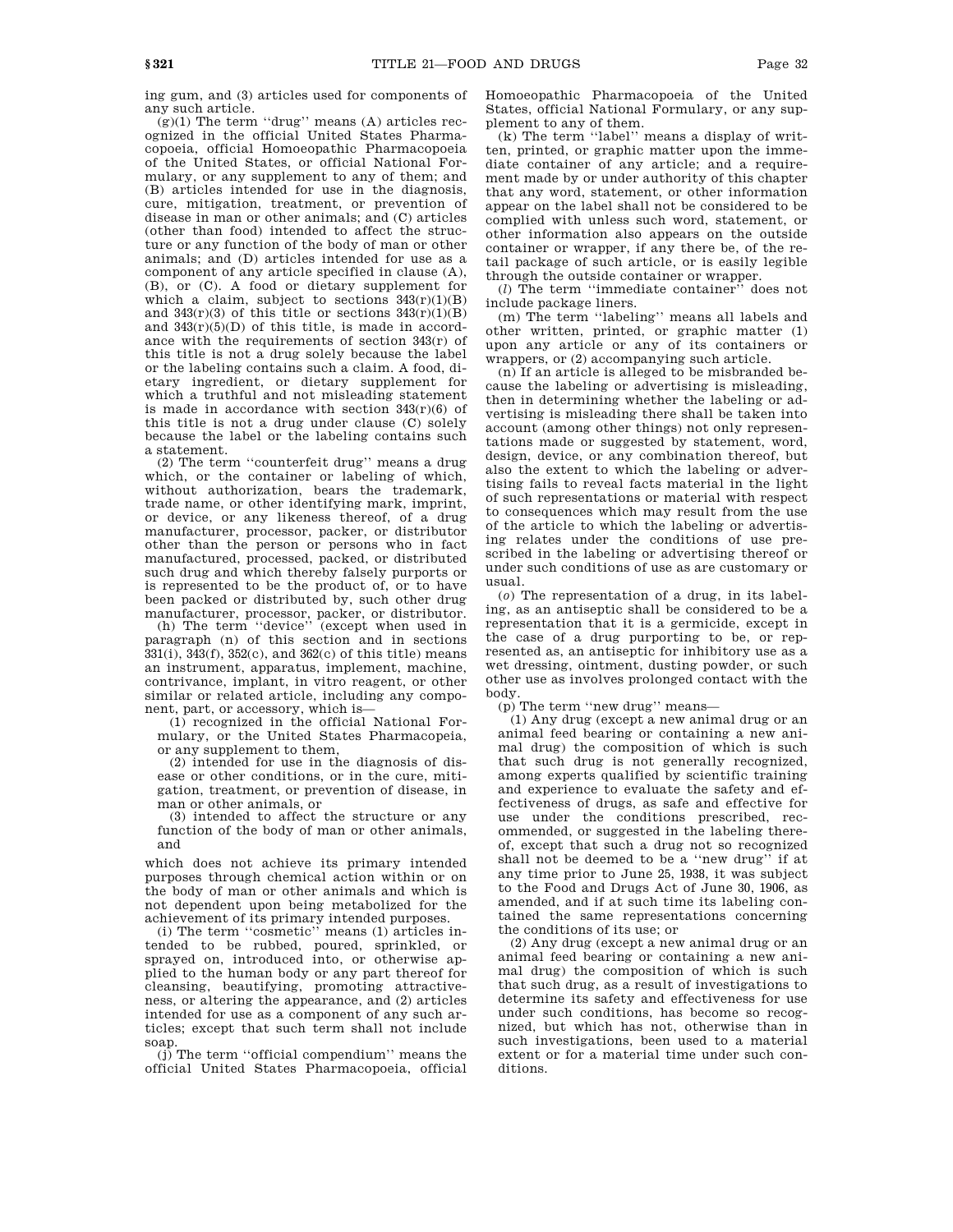$(q)(1)(A)$  Except as provided in clause (B), the term ''pesticide chemical'' means any substance that is a pesticide within the meaning of the Federal Insecticide, Fungicide, and Rodenticide Act [7 U.S.C. 136 et seq.], including all active and inert ingredients of such pesticide. Notwithstanding any other provision of law, the term ''pesticide'' within such meaning includes ethylene oxide and propylene oxide when such substances are applied on food.

(B) In the case of the use, with respect to food, of a substance described in clause (A) to prevent, destroy, repel, or mitigate microorganisms (including bacteria, viruses, fungi, protozoa, algae, and slime), the following applies for purposes of clause (A):

(i) The definition in such clause for the term ''pesticide chemical'' does not include the substance if the substance is applied for such use on food, or the substance is included for such use in water that comes into contact with the food, in the preparing, packing, or holding of the food for commercial purposes. The substance is not excluded under this subclause from such definition if the substance is ethylene oxide or propylene oxide, and is applied for such use on food. The substance is not so excluded if the substance is applied for such use on a raw agricultural commodity, or the substance is included for such use in water that comes into contact with the commodity, as follows:

(I) The substance is applied in the field.

(II) The substance is applied at a treatment facility where raw agricultural commodities are the only food treated, and the treatment is in a manner that does not change the status of the food as a raw agricultural commodity (including treatment through washing, waxing, fumigating, and packing such commodities in such manner).

(III) The substance is applied during the transportation of such commodity between the field and such a treatment facility.

(ii) The definition in such clause for the term ''pesticide chemical'' does not include the substance if the substance is a food contact substance as defined in section 348(h)(6) of this title, and any of the following circumstances exist: The substance is included for such use in an object that has a food contact surface but is not intended to have an ongoing effect on any portion of the object; the substance is included for such use in an object that has a food contact surface and is intended to have an ongoing effect on a portion of the object but not on the food contact surface; or the substance is included for such use in or is applied for such use on food packaging (without regard to whether the substance is intended to have an ongoing effect on any portion of the packaging). The food contact substance is not excluded under this subclause from such definition if any of the following circumstances exist: The substance is applied for such use on a semipermanent or permanent food contact surface (other than being applied on food packaging); or the substance is included for such use in an object that has a semipermanent or permanent food contact surface (other than being included in food

packaging) and the substance is intended to have an ongoing effect on the food contact surface.

With respect to the definition of the term ''pesticide'' that is applicable to the Federal Insecticide, Fungicide, and Rodenticide Act [7 U.S.C. 136 et seq.], this clause does not exclude any substance from such definition.

(2) The term ''pesticide chemical residue'' means a residue in or on raw agricultural commodity or processed food of—

(A) a pesticide chemical; or

(B) any other added substance that is present on or in the commodity or food primarily as a result of the metabolism or other degradation of a pesticide chemical.

(3) Notwithstanding subparagraphs (1) and (2), the Administrator may by regulation except a substance from the definition of ''pesticide chemical'' or ''pesticide chemical residue'' if—

(A) its occurrence as a residue on or in a raw agricultural commodity or processed food is attributable primarily to natural causes or to human activities not involving the use of any substances for a pesticidal purpose in the production, storage, processing, or transportation of any raw agricultural commodity or processed food; and

(B) the Administrator, after consultation with the Secretary, determines that the substance more appropriately should be regulated under one or more provisions of this chapter other than sections 342(a)(2)(B) and 346a of this title.

(r) The term ''raw agricultural commodity'' means any food in its raw or natural state, including all fruits that are washed, colored, or otherwise treated in their unpeeled natural form prior to marketing.

(s) The term ''food additive'' means any substance the intended use of which results or may reasonably be expected to result, directly or indirectly, in its becoming a component or otherwise affecting the characteristics of any food (including any substance intended for use in producing, manufacturing, packing, processing, preparing, treating, packaging, transporting, or holding food; and including any source of radiation intended for any such use), if such substance is not generally recognized, among experts qualified by scientific training and experience to evaluate its safety, as having been adequately shown through scientific procedures (or, in the case of a substance used in food prior to January 1, 1958, through either scientific procedures or experience based on common use in food) to be safe under the conditions of its intended use; except that such term does not include—

(1) a pesticide chemical residue in or on a raw agricultural commodity or processed food; or

(2) a pesticide chemical; or

(3) a color additive; or

(4) any substance used in accordance with a sanction or approval granted prior to September 6, 1958, pursuant to this chapter, the Poultry Products Inspection Act [21 U.S.C. 451 et seq.] or the Meat Inspection Act of March 4, 1907, as amended and extended [21 U.S.C. 601 et seq.];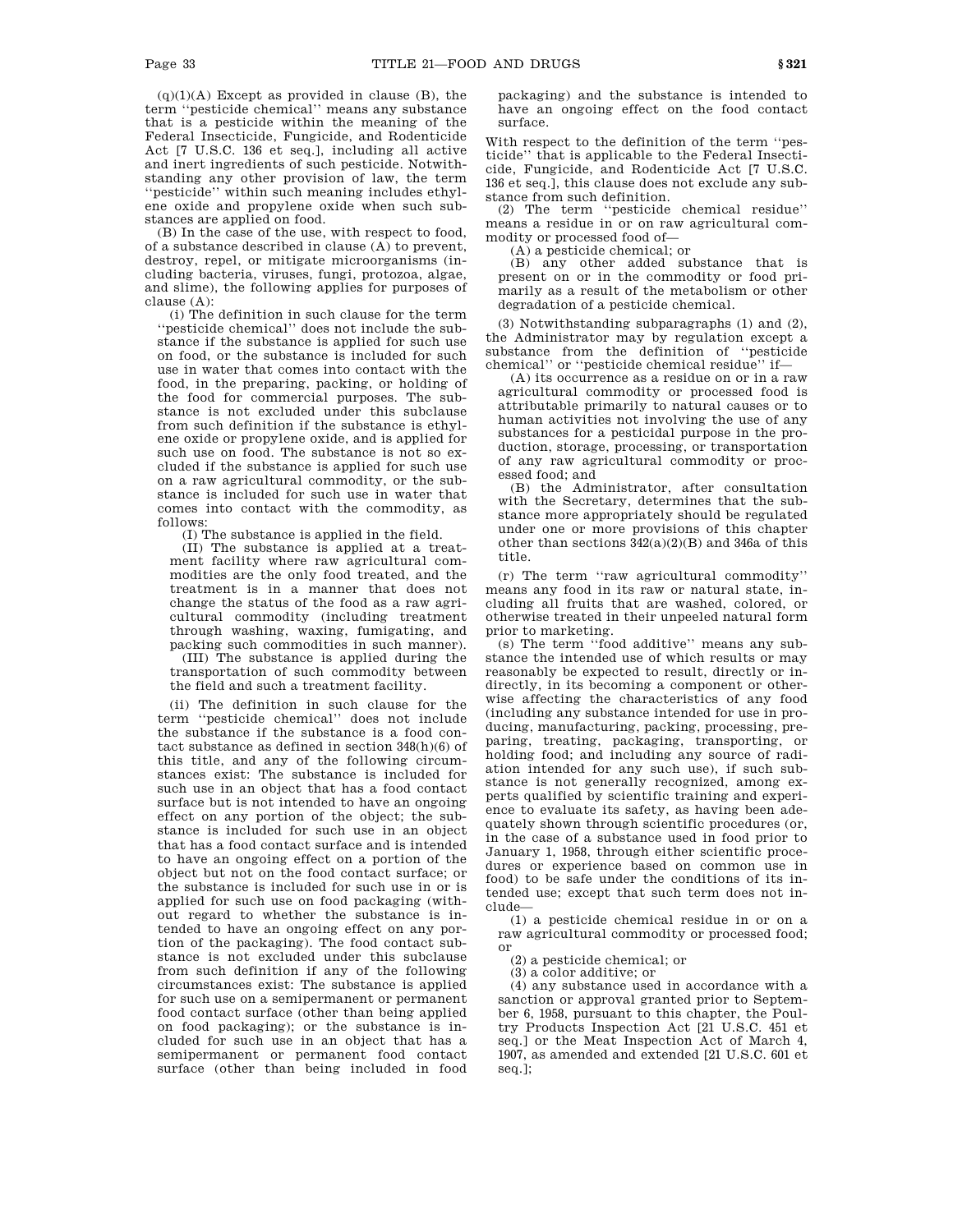(5) a new animal drug; or

(6) an ingredient described in paragraph (ff) in, or intended for use in, a dietary supplement.

 $(t)(1)$  The term "color additive" means a material which—

(A) is a dye, pigment, or other substance made by a process of synthesis or similar artifice, or extracted, isolated, or otherwise derived, with or without intermediate or final change of identity, from a vegetable, animal, mineral, or other source, and

(B) when added or applied to a food, drug, or cosmetic, or to the human body or any part thereof, is capable (alone or through reaction with other substance) of imparting color thereto;

except that such term does not include any material which the Secretary, by regulation, determines is used (or intended to be used) solely for a purpose or purposes other than coloring.

(2) The term ''color'' includes black, white, and intermediate grays.

(3) Nothing in subparagraph (1) of this paragraph shall be construed to apply to any pesticide chemical, soil or plant nutrient, or other agricultural chemical solely because of its effect in aiding, retarding, or otherwise affecting, directly or indirectly, the growth or other natural physiological processes of produce of the soil and thereby affecting its color, whether before or after harvest.

(u) The term ''safe'' as used in paragraph (s) of this section and in sections 348, 360b, 360ccc, and 379e of this title, has reference to the health of man or animal.

(v) The term ''new animal drug'' means any drug intended for use for animals other than man, including any drug intended for use in animal feed but not including such animal feed,—

(1) the composition of which is such that such drug is not generally recognized, among experts qualified by scientific training and experience to evaluate the safety and effectiveness of animal drugs, as safe and effective for use under the conditions prescribed, recommended, or suggested in the labeling thereof; except that such a drug not so recognized shall not be deemed to be a ''new animal drug'' if at any time prior to June 25, 1938, it was subject to the Food and Drug Act of June 30, 1906, as amended, and if at such time its labeling contained the same representations concerning the conditions of its use; or

(2) the composition of which is such that such drug, as a result of investigations to determine its safety and effectiveness for use under such conditions, has become so recognized but which has not, otherwise than in such investigations, been used to a material extent or for a material time under such conditions.

Provided that any drug intended for minor use or use in a minor species that is not the subject of a final regulation published by the Secretary through notice and comment rulemaking finding that the criteria of paragraphs (1) and (2) have not been met (or that the exception to the criterion in paragraph (1) has been met) is a new animal drug.

(w) The term ''animal feed'', as used in paragraph  $(w)^1$  of this section, in section 360b of this title, and in provisions of this chapter referring to such paragraph or section, means an article which is intended for use for food for animals other than man and which is intended for use as a substantial source of nutrients in the diet of the animal, and is not limited to a mixture intended to be the sole ration of the animal.

(x) The term ''informal hearing'' means a hearing which is not subject to section 554, 556, or 557 of title 5 and which provides for the following:

(1) The presiding officer in the hearing shall be designated by the Secretary from officers and employees of the Department who have not participated in any action of the Secretary which is the subject of the hearing and who are not directly responsible to an officer or employee of the Department who has participated in any such action.

(2) Each party to the hearing shall have the right at all times to be advised and accompanied by an attorney.

(3) Before the hearing, each party to the hearing shall be given reasonable notice of the matters to be considered at the hearing, including a comprehensive statement of the basis for the action taken or proposed by the Secretary which is the subject of the hearing and a general summary of the information which will be presented by the Secretary at the hearing in support of such action.

(4) At the hearing the parties to the hearing shall have the right to hear a full and complete statement of the action of the Secretary which is the subject of the hearing together with the information and reasons supporting such action, to conduct reasonable questioning, and to present any oral or written information relevant to such action.

(5) The presiding officer in such hearing shall prepare a written report of the hearing to which shall be attached all written material presented at the hearing. The participants in the hearing shall be given the opportunity to review and correct or supplement the presiding officer's report of the hearing.

(6) The Secretary may require the hearing to be transcribed. A party to the hearing shall have the right to have the hearing transcribed at his expense. Any transcription of a hearing shall be included in the presiding officer's report of the hearing.

(y) The term ''saccharin'' includes calcium saccharin, sodium saccharin, and ammonium saccharin.

(z) The term ''infant formula'' means a food which purports to be or is represented for special dietary use solely as a food for infants by reason of its simulation of human milk or its suitability as a complete or partial substitute for human milk.

(aa) The term ''abbreviated drug application'' means an application submitted under section 355(j) of this title for the approval of a drug that relies on the approved application of another drug with the same active ingredient to establish safety and efficacy, and—

 $1$ So in original. Probably should be paragraph  $''(v)$ ".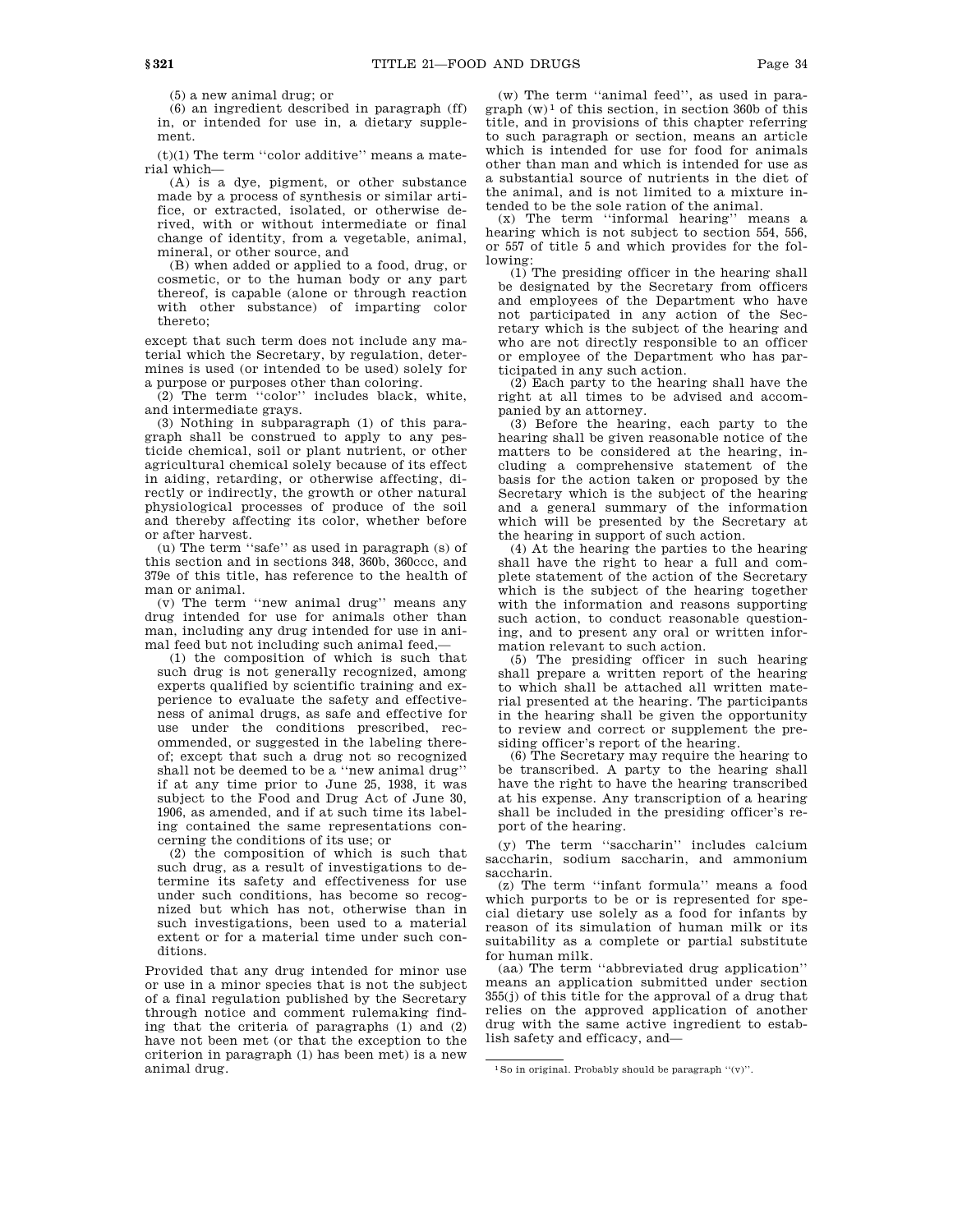(1) in the case of section 335a of this title, includes a supplement to such an application for a different or additional use of the drug but does not include a supplement to such an application for other than a different or additional use of the drug, and

(2) in the case of sections 335b and 335c of this title, includes any supplement to such an application.

(bb) The term ''knowingly'' or ''knew'' means that a person, with respect to information—

(1) has actual knowledge of the information, or

(2) acts in deliberate ignorance or reckless disregard of the truth or falsity of the information.

(cc) For purposes of section 335a of this title, the term ''high managerial agent''—

(1) means—

(A) an officer or director of a corporation or an association,

(B) a partner of a partnership, or

(C) any employee or other agent of a corporation, association, or partnership,

having duties such that the conduct of such officer, director, partner, employee, or agent may fairly be assumed to represent the policy of the corporation, association, or partnership, and

(2) includes persons having management responsibility for—

(A) submissions to the Food and Drug Administration regarding the development or approval of any drug product,

(B) production, quality assurance, or quality control of any drug product, or

(C) research and development of any drug product.

(dd) For purposes of sections 335a and 335b of this title, the term ''drug product'' means a drug subject to regulation under section 355, 360b, or 382 of this title or under section 262 of title 42. (ee) The term ''Commissioner'' means the Commissioner of Food and Drugs.

(ff) The term ''dietary supplement''—

(1) means a product (other than tobacco) intended to supplement the diet that bears or contains one or more of the following dietary ingredients:

(A) a vitamin;

(B) a mineral;

(C) an herb or other botanical;

(D) an amino acid;

(E) a dietary substance for use by man to supplement the diet by increasing the total dietary intake; or

(F) a concentrate, metabolite, constituent, extract, or combination of any ingredient described in clause  $(A)$ ,  $(B)$ ,  $(C)$ ,  $(D)$ , or  $(E)$ ;

(2) means a product that—

(A)(i) is intended for ingestion in a form described in section  $350(c)(1)(B)(i)$  of this title; or

(ii) complies with section  $350(c)(1)(B)(ii)$  of this title;

(B) is not represented for use as a conventional food or as a sole item of a meal or the diet; and

(C) is labeled as a dietary supplement; and

(3) does—

(A) include an article that is approved as a new drug under section 355 of this title or licensed as a biologic under section 262 of title 42 and was, prior to such approval, certification, or license, marketed as a dietary supplement or as a food unless the Secretary has issued a regulation, after notice and comment, finding that the article, when used as or in a dietary supplement under the conditions of use and dosages set forth in the labeling for such dietary supplement, is unlawful under section 342(f) of this title; and (B) not include—

(i) an article that is approved as a new drug under section 355 of this title, certified as an antibiotic under section 357 of this title, or licensed as a biologic under section 262 of title 42, or

(ii) an article authorized for investigation as a new drug, antibiotic, or biological for which substantial clinical investigations have been instituted and for which the existence of such investigations has been made public,

which was not before such approval, certification, licensing, or authorization marketed as a dietary supplement or as a food unless the Secretary, in the Secretary's discretion, has issued a regulation, after notice and comment, finding that the article would be lawful under this chapter.2

Except for purposes of paragraph (g) and section 350f of this title, a dietary supplement shall be deemed to be a food within the meaning of this chapter.

(gg) The term ''processed food'' means any food other than a raw agricultural commodity and includes any raw agricultural commodity that has been subject to processing, such as canning, cooking, freezing, dehydration, or milling.

(hh) The term ''Administrator'' means the Administrator of the United States Environmental Protection Agency.

(ii) The term ''compounded positron emission tomography drug''—

(1) means a drug that—

(A) exhibits spontaneous disintegration of unstable nuclei by the emission of positrons and is used for the purpose of providing dual photon positron emission tomographic diagnostic images; and

(B) has been compounded by or on the order of a practitioner who is licensed by a State to compound or order compounding for a drug described in subparagraph (A), and is compounded in accordance with that State's law, for a patient or for research, teaching, or quality control; and

(2) includes any nonradioactive reagent, reagent kit, ingredient, nuclide generator, accelerator, target material, electronic synthesizer, or other apparatus or computer program to be used in the preparation of such a drug.

(jj) The term ''antibiotic drug'' means any drug (except drugs for use in animals other than

<sup>2</sup>So in original. Provision probably should be set flush with subpar. (B).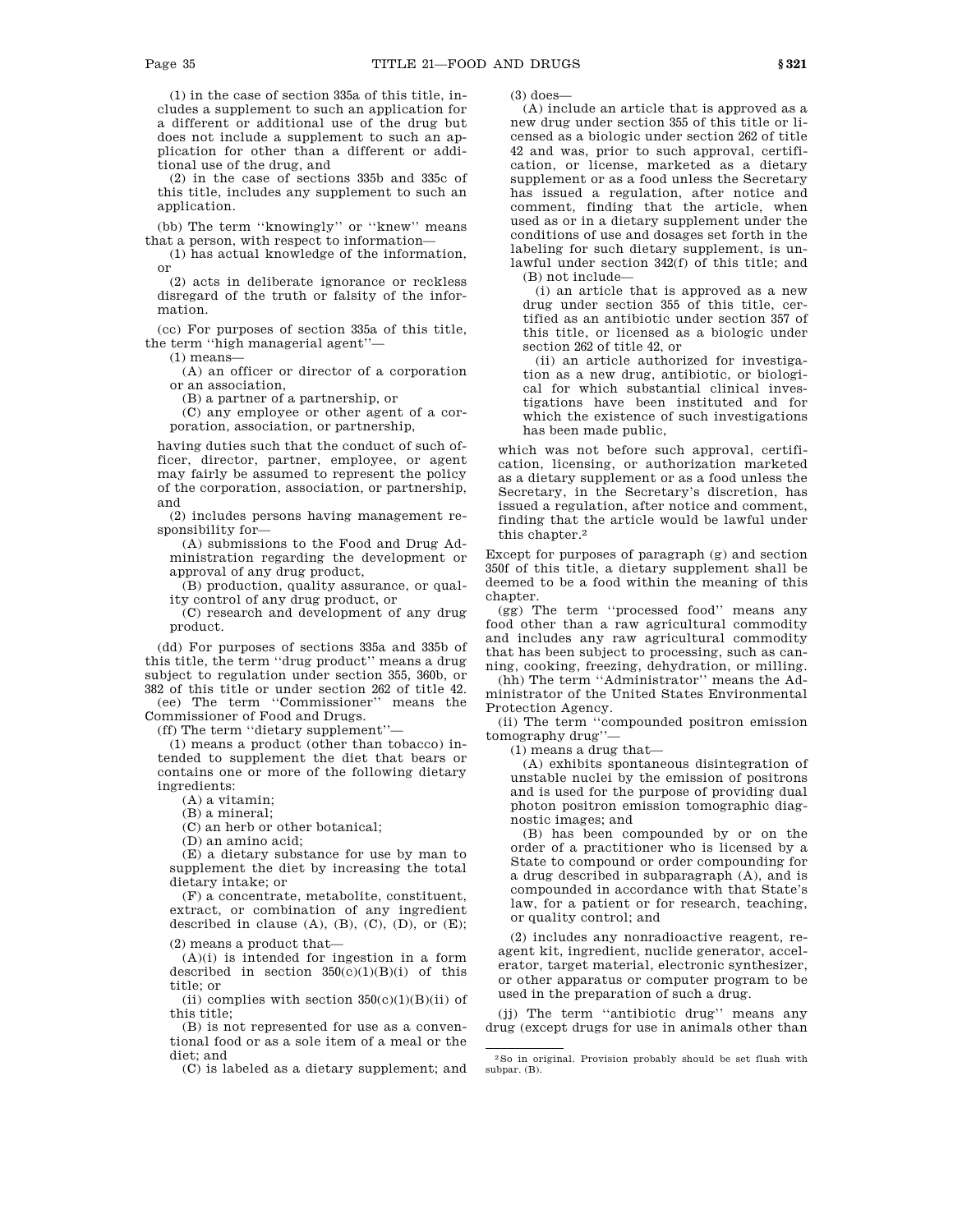humans) composed wholly or partly of any kind of penicillin, streptomycin, chlortetracycline, chloramphenicol, bacitracin, or any other drug intended for human use containing any quantity of any chemical substance which is produced by a micro-organism and which has the capacity to inhibit or destroy micro-organisms in dilute solution (including a chemically synthesized equivalent of any such substance) or any derivative thereof.

(kk) PRIORITY SUPPLEMENT.—The term ''priority supplement'' means a drug application referred to in section 101(4) of the Food and Drug Administration Modernization Act of 1997 (111 Stat. 2298).

(*ll*)(1) The term ''single-use device'' means a device that is intended for one use, or on a single patient during a single procedure.

(2)(A) The term ''reprocessed'', with respect to a single-use device, means an original device that has previously been used on a patient and has been subjected to additional processing and manufacturing for the purpose of an additional single use on a patient. The subsequent processing and manufacture of a reprocessed single-use device shall result in a device that is reprocessed within the meaning of this definition.

(B) A single-use device that meets the definition under clause (A) shall be considered a reprocessed device without regard to any description of the device used by the manufacturer of the device or other persons, including a description that uses the term ''recycled'' rather than the term ''reprocessed''.

(3) The term ''original device'' means a new, unused single-use device.

(mm)(1) The term ''critical reprocessed singleuse device'' means a reprocessed single-use device that is intended to contact normally sterile tissue or body spaces during use.

(2) The term  $\ddot{\cdot}$ semi-critical reprocessed singleuse device'' means a reprocessed single-use device that is intended to contact intact mucous membranes and not penetrate normally sterile areas of the body.

(nn) The term ''major species'' means cattle, horses, swine, chickens, turkeys, dogs, and cats, except that the Secretary may add species to this definition by regulation.

(*oo*) The term ''minor species'' means animals other than humans that are not major species.

(pp) The term ''minor use'' means the intended use of a drug in a major species for an indication that occurs infrequently and in only a small number of animals or in limited geographical areas and in only a small number of animals annually.

(qq) The term ''major food allergen'' means any of the following:

(1) Milk, egg, fish (e.g., bass, flounder, or cod), Crustacean shellfish (e.g., crab, lobster, or shrimp), tree nuts (e.g., almonds, pecans, or walnuts), wheat, peanuts, and soybeans.

(2) A food ingredient that contains protein derived from a food specified in paragraph (1), except the following:

(A) Any highly refined oil derived from a food specified in paragraph (1) and any ingredient derived from such highly refined oil.

(B) A food ingredient that is exempt under paragraph  $(6)$  or  $(7)$  of section  $343(w)$  of this title.

(rr)(1) The term ''tobacco product'' means any product made or derived from tobacco that is intended for human consumption, including any component, part, or accessory of a tobacco product (except for raw materials other than tobacco used in manufacturing a component, part, or accessory of a tobacco product).

(2) The term ''tobacco product'' does not mean an article that is a drug under subsection  $(g)(1)$ , a device under subsection (h), or a combination product described in section 353(g) of this title.

(3) The products described in paragraph (2) shall be subject to subchapter V of this chapter.

(4) A tobacco product shall not be marketed in combination with any other article or product regulated under this chapter (including a drug, biologic, food, cosmetic, medical device, or a dietary supplement).

(June 25, 1938, ch. 675, §201, 52 Stat. 1040; July 22, 1954, ch. 559, §1, 68 Stat. 511; Pub. L. 85–929, §2, Sept. 6, 1958, 72 Stat. 1784; Pub. L. 86–618, title I, §101, July 12, 1960, 74 Stat. 397; Pub. L. 87–781, title I, §102(a), title III, §307(a), Oct. 10, 1962, 76 Stat. 781, 796; Pub. L. 89–74, §§3(a), 9(b), July 15, 1965, 79 Stat. 227, 234; Pub. L. 90–399, §102, July 13, 1968, 82 Stat. 351; Pub. L. 90–639, §§1, 4(a), Oct. 24, 1968, 82 Stat. 1361, 1362; Pub. L. 91–513, title II, §701(a), (g), Oct. 27, 1970, 84 Stat. 1281, 1282; Pub. L. 92–516, §3(3), Oct. 21, 1972, 86 Stat. 998; Pub. L. 94–278, title V, §502(a)(2)(A), Apr. 22, 1976, 90 Stat. 411; Pub. L. 94–295, §3(a)(1)(A), (2), May 28, 1976, 90 Stat. 575; Pub. L. 95–203, §4(b)(3), Nov. 23, 1977, 91 Stat. 1453; Pub. L. 96–359, §3, Sept. 26, 1980, 94 Stat. 1193; Pub. L. 100–670, title I, §107(a)(1), Nov. 16, 1988, 102 Stat. 3984; Pub. L. 101–535, §5(b), Nov. 8, 1990, 104 Stat. 2362; Pub. L. 101–629, §16(b), Nov. 28, 1990, 104 Stat. 4526; Pub. L. 102–282, §6, May 13, 1992, 106 Stat. 161; Pub. L. 102–300, §6(a), (b), June 16, 1992, 106 Stat. 240; Pub. L. 102–571, title I, §107(1), Oct. 29, 1992, 106 Stat. 4499; Pub. L. 103–80, §§3(b), (dd)(1), 4(b), Aug. 13, 1993, 107 Stat. 775, 779; Pub. L. 103–417, §§3(a), (b), 10(a), Oct. 25, 1994, 108 Stat. 4327, 4332; Pub. L. 104–170, title IV, §402, Aug. 3, 1996, 110 Stat. 1513; Pub. L. 105–115, title I, §§121(a), 125(b)(2)(A), (e), Nov. 21, 1997, 111 Stat. 2320, 2325, 2327; Pub. L. 105–324, §2(a), (c), Oct. 30, 1998, 112 Stat. 3035, 3037; Pub. L. 107–109, §5(b)(1), Jan. 4, 2002, 115 Stat. 1413; Pub. L. 107–250, title III, §302(d), Oct. 26, 2002, 116 Stat. 1619; Pub. L. 108–282, title I, §102(b)(1), (5)(A), (B), title II, §203(c)(1), Aug. 2, 2004, 118 Stat. 891, 902, 908; Pub. L. 110–85, title X, §1005(c), Sept. 27, 2007, 121 Stat. 968; Pub. L. 111–31, div. A, title I, §101(a), June 22, 2009, 123 Stat. 1783.)

#### REFERENCES IN TEXT

The Food and Drugs Act of June 30, 1906, as amended, referred to in par. (p)(1), and the Food and Drug Act of June 30, 1906, as amended, referred to in par.  $(v)(1)$ , is act June 30, 1906, ch. 3915, 34 Stat. 768, which was classified to subchapter I (§1 et seq.) of chapter 1 of this title, was repealed (except for section 14a which was transferred to section 376 of this title) by act June 25, 1938, ch. 675, §1002(a), formerly §902(a), 52 Stat. 1059; renumbered §1002(a), Pub. L. 111–31, div. A, title I, §101(b)(2), June 22, 2009, 123 Stat. 1784, and is covered by this chapter.

The Federal Insecticide, Fungicide, and Rodenticide Act, referred to in par.  $(q)(1)$ , is act June 25, 1947, ch. 125, as amended generally by Pub. L. 92–516, Oct. 21, 1972, 86 Stat. 973, which is classified generally to sub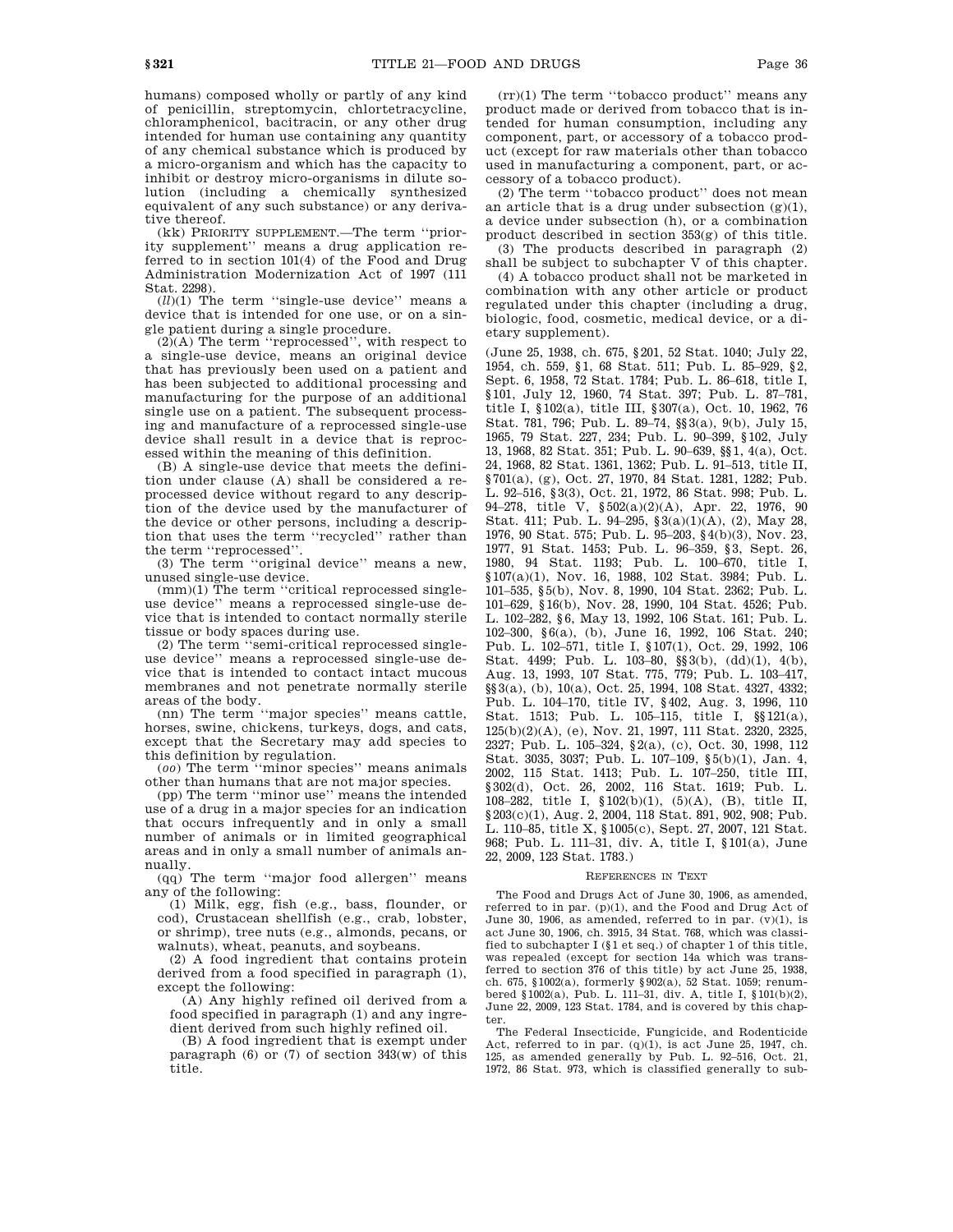chapter II (§136 et seq.) of chapter 6 of Title 7, Agriculture. For complete classification of this Act to the Code, see Short Title note set out under section 136 of Title 7 and Tables.

The Poultry Products Inspection Act, referred to in par. (s)(4), is Pub. L. 85–172, Aug. 28, 1957, 71 Stat. 441, as amended, which is classified generally to chapter 10 (§451 et seq.) of this title. For complete classification of this Act to the Code, see Short Title note set out under section 451 of this title and Tables.

The Meat Inspection Act of March 4, 1907, as amended and extended, referred to in par. (s)(4), is act Mar. 4, 1907, ch. 2907, titles I to IV, as added Dec. 15, 1967, Pub. L. 90–201, 81 Stat. 584, which are classified generally to subchapters I to IV (§601 et seq.) of chapter 12 of this title. For complete classification of this Act to the Code, see Short Title note set out under section 601 of this title and Tables.

Section 101(4) of the Food and Drug Administration Modernization Act of 1997, referred to in par. (kk), is section 101(4) of Pub. L. 105-115, which is set out as a note under section 379g of this title.

#### **AMENDMENTS**

2009—Par. (rr). Pub. L. 111–31 added par. (rr).

2007—Par. (ff). Pub. L. 110–85 substituted ''paragraph (g) and section 350f of this title'' for ''paragraph (g)'' in concluding provisions.

2004–Par. (u). Pub. L. 108–282, §102(b)(5)(A), substituted ''360b, 360ccc'' for ''360b''.

Par. (v). Pub. L. 108-282, §102(b)(5)(B), inserted concluding provisions.

Pars. (nn) to (pp). Pub. L. 108–282, §102(b)(1), added pars. (nn) to (pp). Par. (qq). Pub. L. 108–282, §203(c)(1), added par. (qq).

2002—Par. (kk). Pub. L. 107–109 added par. (kk).

Pars. (*ll*), (mm). Pub. L. 107–250 added pars. (*ll*) and (mm).

1998—Par. (q)(1). Pub. L. 105–324, §2(a), added subpar. (1) and struck out former subpar. (1) which read as follows: ''The term 'pesticide chemical' means any substance that is a pesticide within the meaning of the Federal Insecticide, Fungicide, and Rodenticide Act, including all active and inert ingredients of such pesticide.''

Par. (q)(3). Pub. L. 105–324, §2(c), substituted ''subparagraphs (1) and (2)'' for ''paragraphs (1) and (2)'' in introductory provisions.

1997—Par. (aa). Pub. L. 105–115, §125(b)(2)(A), struck out "or 357" after "section 355(j)".

Par. (dd). Pub. L. 105–115, §125(b)(2)(A), struck out "357," after "section 355,"

Par. (ff)(3)(A). Pub. L. 105–115, §125(b)(2)(A), struck out '', certified as an antibiotic under section 357 of this title,'' before ''or licensed as a biologic''.

Par. (ii). Pub. L. 105–115, §121(a), added par. (ii). Par. (jj). Pub. L. 105–115, §125(e), added par. (jj).

1996—Par. (q). Pub. L. 104–170, §402(a), amended par.  $(q)$  generally. Prior to amendment, par.  $(q)$  read as follows: ''The term 'pesticide chemical' means any substance which, alone, in chemical combination or in formulation with one or more other substances, is 'a pesticide' within the meaning of the Federal Insecticide, Fungicide, and Rodenticide Act as now in force or as hereafter amended, and which is used in the production, storage, or transportation of raw agricultural commodities.

Par. (s)(1), (2). Pub. L. 104–170, §402(b), amended subpars. (1) and (2) generally. Prior to amendment, subpars. (1) and (2) read as follows:

''(1) a pesticide chemical in or on a raw agricultural commodity; or

''(2) a pesticide chemical to the extent that it is intended for use or is used in the production, storage, or transportation of any raw agricultural commodity; or''.

Pars. (gg), (hh). Pub. L. 104–170, §402(c), added pars. (gg) and (hh).

1994—Par. (g)(1). Pub. L. 103–417, §10(a), amended last sentence generally. Prior to amendment, last sentence read as follows: ''A food for which a claim, subject to sections  $343(r)(1)(B)$  and  $343(r)(3)$  of this title or sections  $343(r)(1)(B)$  and  $343(r)(5)(D)$  of this title, is made in accordance with the requirements of section 343(r) of this title is not a drug under clause (B) solely because the label or labeling contains such a claim.''

Par. (s)(6). Pub. L. 103–417, §3(b), added subpar. (6).

Par. (ff). Pub. L. 103–417, §3(a), added par. (ff).

1993—Pars. (c), (d). Pub. L. 103–80, §3(dd)(1), substituted ''Health and Human Services'' for ''Agriculture''.

Par. (h). Pub. L. 103–80, §4(b), amended directory language of Pub. L. 102–300, §6(a)(1). See 1992 amendment note below.

Pars. (v) to (ff). Pub. L. 103–80, §3(b), redesignated pars. (w) to (ff) as (v) to (ee), respectively.

1992—Pars. (c), (d). Pub. L. 102–300, §6(b)(1), which directed the substitution of ''Health and Human Services'' for ''Health, Education, and Welfare'', could not be executed because such words did not appear in the original statutory text. See 1993 Amendment note above and Transfer of Functions notes below.

Par. (h). Pub. L. 102–300, §6(a)(1), as amended by Pub. L. 103–80, §4(b), substituted ''its primary'' for ''any of its principal'' in two places in concluding provisions.

Par. (u). Pub. L. 102–571 substituted ''379e'' for ''376''. Par. (y)(1). Pub. L. 102–300, §6(b)(2), struck out ''of Health, Education, and Welfare'' after ''employees of the Department''.

Pars. (bb) to (ee). Pub. L. 102–282 added pars. (bb) to (ee).

Par. (ff). Pub. L. 102–300, §6(a)(2), added par. (ff).

1990—Par. (g)(1). Pub. L. 101–629, §16(b)(1), struck out ''; but does not include devices or their components, parts, or accessories" after "clause (A), (B), or (C)"

Pub. L. 101–535 inserted at end ''A food for which a claim, subject to sections  $343(r)(1)(B)$  and  $343(r)(3)$  of this title or sections  $343(r)(1)(B)$  and  $343(r)(5)(D)$  of this title, is made in accordance with the requirements of section 343(r) of this title is not a drug under clause (B) solely because the label or labeling contains such a claim.''

Par. (h)(3). Pub. L. 101–629, §16(b)(2), which directed the amendment of subpar. (3) by substituting ''its primary'' for ''any of its principal'', could not be executed because ''any of its principal'' did not appear in subpar. (3).

1988—Par. (w)(3). Pub. L. 100–670 struck out subpar. (3) which read as follows: ''which drug is composed wholly or partly of any kind of penicillin, streptomycin, chlortetracycline, chloramphenicol, or bacitracin, or any derivative thereof, except when there is in effect a published order of the Secretary declaring such drug not to be a new animal drug on the grounds that (A) the requirement of certification of batches of such drug, as provided for in section 360b(n) of this title, is not necessary to insure that the objectives specified in paragraph (3) thereof are achieved and (B) that neither subparagraph (1) nor (2) of this paragraph (w) applies to such drug.''

1980—Par. (aa). Pub. L. 96–359 added par. (aa).

1977—Par. (z). Pub. L. 95–203 added par. (z).

1976—Par. (h). Pub. L. 94–295, §3(a)(1)(A), expanded definition of ''device'' to include implements, machines, implants, in vitro reagents, and other similar or related articles, added recognition in the National Formulary or the United States Pharmacopeia, or any supplement to the Formulary or Pharmacopeia, to the enumeration of conditions under which a device may qualify for inclusion under this chapter, and inserted requirements that a device be one which does not achieve any of its principal intended purposes through chemical action within or on the body of man or other animals and which is not dependent upon being metabolized for the achievement of any of its principal intended purposes.

Par. (n). Pub. L. 94–278 inserted ''or advertising'' after 'labeling'' wherever appearing.

Par. (y). Pub. L. 94–295, §3(a)(2), added par. (y). 1972—Par. (q). Pub. L. 92–516 substituted reference to pesticide for reference to economic poison.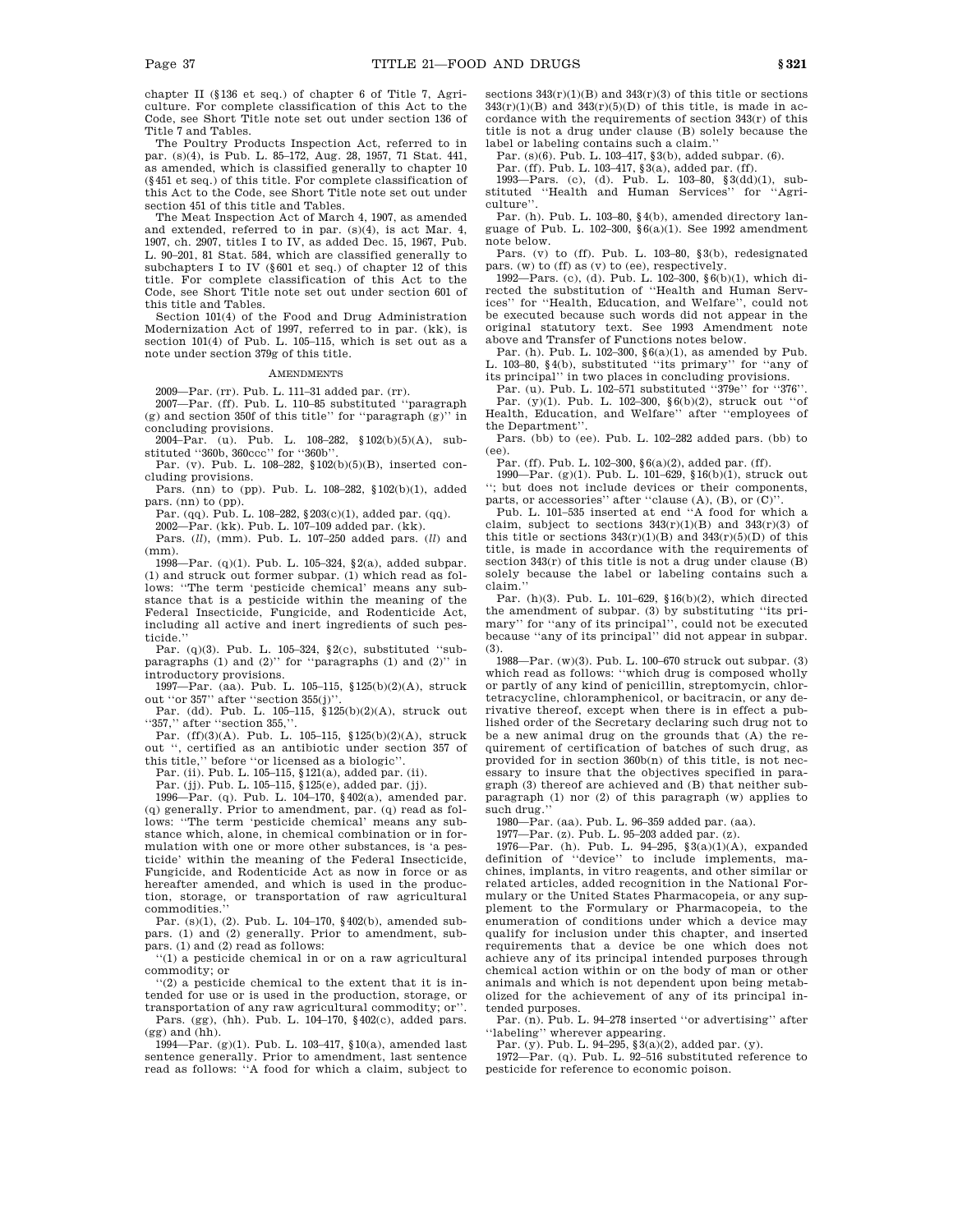1970—Par. (a)(2). Pub. L. 91–513, §701(g), struck out reference to sections 321, 331(i), 331(p), 331(q), 332, 333, 334, 337, 360, 360a, 372, 373, 374, and 375 of this title as they apply to depressant or stimulant drugs.

Par. (v). Pub. L. 91–513, §701(a), struck out par. (v) which defined ''depressant or stimulant drug''.

1968—Par. (a)(2). Pub. L. 90–639, §4(a), extended provisions to cover depressant and stimulant drugs, the containers thereof, and equipment used in manufacturing, compounding, or processing such drugs, to the Canal Zone.

Par. (p). Pub. L. 90–399, §102(a), (b), inserted ''(except a new animal drug or an animal feed bearing or containing a new animal drug)'' after ''Any drug'' in subpars. (1) and (2), respectively.

Par. (s)(5). Pub. L. 90–399, §102(c), added subpar. (5).

Par. (u). Pub. L. 90–399, §102(d), inserted reference to section 360b of this title.

Par.  $(v)(3)$ . Pub. L. 90–639, §1, inserted reference to lysergic acid diethylamide.

Pars. (w), (x). Pub. L. 90–399, §102(e), added pars. (w) and (x).

1965—Par. (g). Pub. L. 89–74, §9(b), designated existing provisions as subpar. (1), redesignated cls. (1) to (4) thereof as  $(A)$  to  $(D)$ , substituted " $(A)$ ,  $(B)$ , or  $(C)$ " for ''(1), (2), or (3)'' and added subpar. (2).

Par. (v). Pub. L. 89–74, §3(a), added par. (v).

1962—Par. (a). Pub. L. 87–781, §307(a), designated existing provisions as subpar. (2), inserted ''Commonwealth of Puerto Rico and the'', and added subpar. (1).

Par. (p)(1). Pub. L. 87–781, §102(a)(1), inserted ''and effectiveness'' after ''to evaluate the safety'', and ''and effective'' after ''as safe''.

Par. (p)(2). Pub. L. 87–781, §102(a)(2), inserted ''and effectiveness'' after ''safety''.

1960—Par. (s). Pub. L. 86–618, §101(a), excluded color additives from definition of ''food additive''.

Par. (t). Pub. L. 86–618, §101(c), added par. (t). Former par. (t) redesignated (u).

Par. (u). Pub. L. 86–618, §101(b), redesignated par. (t) as (u) and inserted reference to section 376 of this title. 1958—Pars. (s), (t). Pub. L. 85–929 added pars. (s) and

(t). 1954—Pars. (q), (r). Act July 22, 1954, added pars. (q) and (r).

#### EFFECTIVE DATE OF 2004 AMENDMENT

Pub. L. 108–282, title II, §203(d), Aug. 2, 2004, 118 Stat. 908, provided that: ''The amendments made by this section [amending this section and sections 343 and 343–1 of this title] shall apply to any food that is labeled on or after January 1, 2006.

## EFFECTIVE DATE OF 1997 AMENDMENT

Section 501 of Pub. L. 105–115 provided that: ''Except as otherwise provided in this Act [see Short Title of 1997 Amendment note set out under section 301 of this title], this Act and the amendments made by this Act, other than the provisions of and the amendments made by sections 111, 121, 125, and 307 [enacting section 355a of this title, amending this section and sections 331, 335a, 351, 352, 360, 360j, 360aa to 360cc, 360ee, 374, 379g, 381, and 382 of this title, section 45C of Title 26, Internal Revenue Code, section 156 of Title 35, Patents, and section 8126 of Title 38, Veterans' Benefits, repealing sections 356 and 357 of this title, and enacting provisions set out as notes under sections 351 and 355 of this title], shall take effect 90 days after the date of enactment of this Act [Nov. 21, 1997].''

#### EFFECTIVE DATE OF 1990 AMENDMENT

Amendment by Pub. L. 101–535 effective six months after the date of the promulgation of final regulations to implement section 343(r) of this title, or if such regulations are not promulgated, the date proposed regulations are to be considered as such final regulations (Nov. 8, 1992), with exception for persons marketing food the brand name of which contains a term defined by the Secretary under section 343(r)(2)(A)(i) of this title, see section 10(a) of Pub. L. 101–535, set out as a note under section 343 of this title.

## EFFECTIVE DATE OF 1976 AMENDMENT

Amendment by Pub. L. 94–278 effective 180 days after Apr. 22, 1976, see section 502(c) of Pub. L. 94–278, set out as a note under section 334 of this title.

### EFFECTIVE DATE OF 1972 AMENDMENT

Amendment by Pub. L. 92–516 effective at the close of Oct. 21, 1972, except if regulations are necessary for the implementation of any provision that becomes effective on Oct. 21, 1972, and continuation in effect of subchapter I of chapter 6 of Title 7, and regulations thereunder, relating to the control of economic poisons, as in existence prior to Oct. 21, 1972, until superseded by provisions of Pub. L. 92–516, and regulations thereunder, see section 4 of Pub. L. 92–516, set out as an Effective Date note under section 136 of Title 7, Agriculture.

### EFFECTIVE DATE OF 1970 AMENDMENT

Amendment by Pub. L. 91–513 effective on first day of seventh calendar month that begins after Oct. 26, 1970, see section 704 of Pub. L. 91–513, set out as an Effective Date note under section 801 of this title.

### EFFECTIVE DATE OF 1968 AMENDMENTS; TRANSITIONAL PROVISIONS

Section 6 of Pub. L. 90–639 provided that: ''The amendments made by this Act [amending this section, sections 331, 333, 334, and 360a of this title, and provisions set out as a note under section 289a of Title 42, The Public Health and Welfare] shall apply only with respect to violations of the Federal Food, Drug, and Cosmetic Act [this chapter] committed after the date of the enactment of this Act [Oct. 24, 1968].''

Amendment by Pub. L. 90–399 effective on first day of thirteenth calendar month after July 13, 1968, except that in the case of a drug (other than one subject to section 360b(n) of this title) intended for use in animals other than man which, on Oct. 9, 1962, was commercially used or sold in the United States, was not a new drug as defined in par. (p) of this section then in force, and was not covered by an effective application under section 355 of this title, the words ''effectiveness'' and ''effective'' contained in par. (v) of this section not applicable to such drug when intended solely for use under conditions prescribed, recommended, or suggested in labeling with respect to such drug on that day, see section 108(a), (b)(3) of Pub. L. 90–399, as amended, set out as an Effective Date and Transitional Provisions note under section 360b of this title.

### EFFECTIVE DATE OF 1965 AMENDMENT

Section 11 of Pub. L. 89–74 provided that: ''The foregoing provisions of this Act [see Short Title of 1965 Amendment note set out under section 301 of this title] shall take effect on the first day of the seventh calendar month [Feb. 1, 1966] following the month in which this Act is enacted [July 15, 1965]; except that (1) the Secretary shall permit persons, owning or operating any establishment engaged in manufacturing, preparing, propagating, compounding, processing, wholesaling, jobbing, or distributing any depressant or stimulant drug, as referred to in the amendments made by section 4 of this Act to section 510 of the Federal Food, Drug, and Cosmetic Act [section 360 of this title], to register their name, places of business, and establishments, and other information prescribed by such amendments, with the Secretary prior to such effective date, and  $(2)$  sections  $201(v)$  and  $511(g)$  of the Federal Food, Drug, and Cosmetic Act, as added by this act [par. (v) of this section and par. (g) of section 360a of this title], and the provisions of sections 8 [amending section 372 of this title and section 1114 of Title 18, Crimes and Criminal Procedure] and 10 [set out as a note under this section] shall take effect upon the date of enactment of this Act [July 15, 1965].''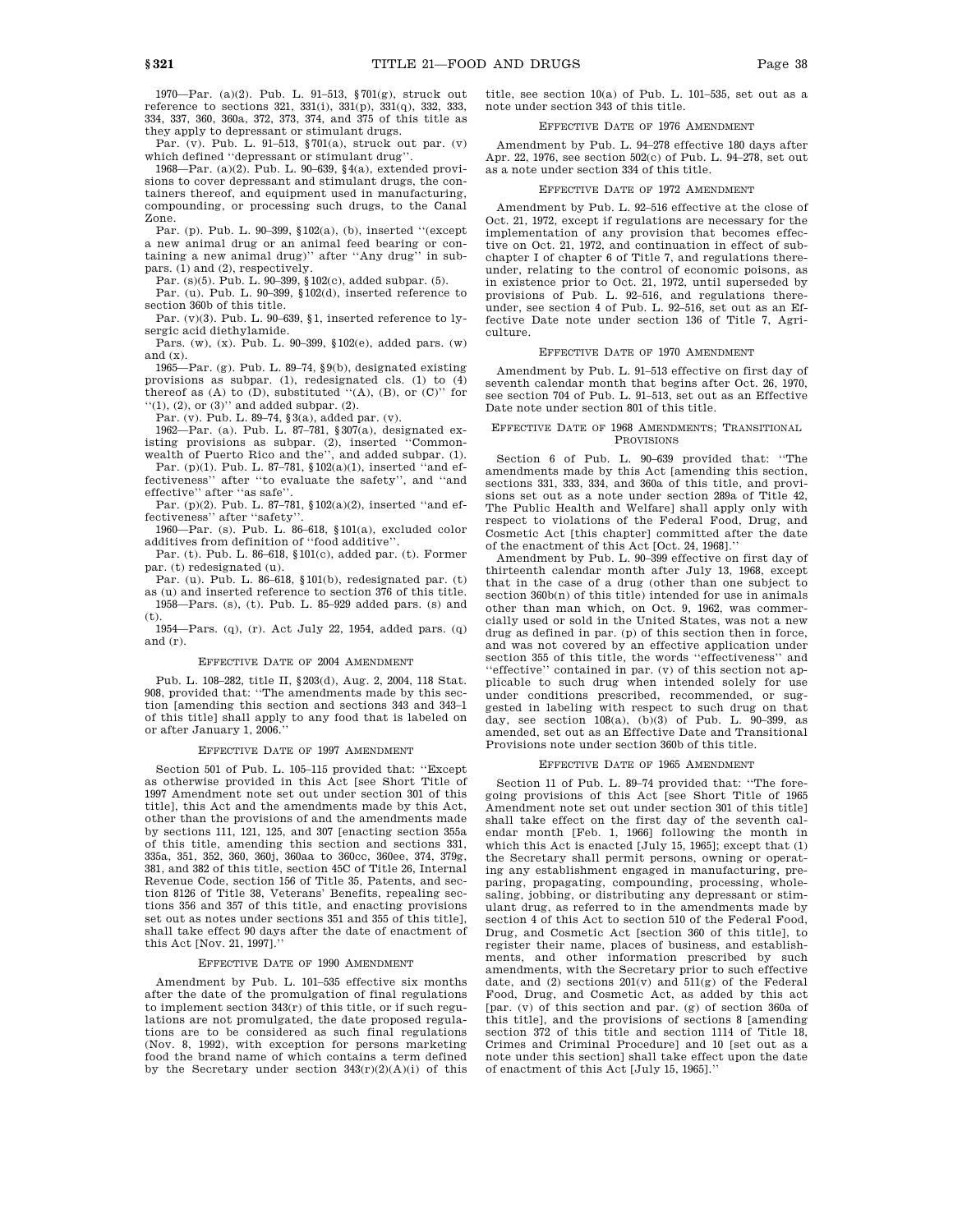# EFFECTIVE DATE OF 1962 AMENDMENT

Section 107 of Pub. L. 87–781 provided that:

''(a) Except as otherwise provided in this section, the amendments made by the foregoing sections of this part A [amending this section and sections 331, 332, 348, 351 to 353, 355, 357, 379e of this title, and enacting provisions set out as a note under section 355 of this title] shall take effect on the date of enactment of this Act [Oct. 10, 1962].

''(b) The amendments made by sections 101, 103, 105, and 106 of this part A [amending sections 331, 332, 351, 352, 355, and 357 of this title] shall, with respect to any drug, take effect on the first day of the seventh calendar month following the month in which this Act is enacted [Oct. 1962].

''(c)(1) As used in this subsection, the term 'enactment date' means the date of enactment of this Act; and the term 'basic Act' means the Federal Food, Drug, and Cosmetic Act [this chapter].

''(2) An application filed pursuant to section 505(b) of the basic Act [section 355(b) of this title] which was 'effective' within the meaning of that Act on the day immediately preceding the enactment date shall be deemed as of the enactment date, to be an application 'approved' by the Secretary within the meaning of the basic Act as amended by this Act.

''(3) In the case of any drug with respect to which an application filed under section 505(b) of the basic Act is deemed to be an approved application on the enactment date by virtue of paragraph  $(2)$  of this subsection-

''(A) the amendments made by this Act to section 201(p), and to subsections (b) and (d) of section 505, of the basic Act [par. (p) of this section, and subsecs. (b) and (d) of section 355 of this title], insofar as such amendments relate to the effectiveness of drugs, shall not, so long as approval of such application is not withdrawn or suspended pursuant to section 505(e) of that Act [section 355(e) of this title], apply to such drug when intended solely for use under conditions prescribed, recommended, or suggested in labeling covered by such approved application, but shall apply to any changed use, or conditions of use, prescribed, recommended, or suggested in its labeling, including such conditions of use as are the subject of an amendment or supplement to such application pending on, or filed after, the enactment date; and

''(B) clause (3) of the first sentence of section 505(e) of the basic Act, as amended by this Act [section 355(e) of this title], shall not apply to such drug when intended solely for use under conditions prescribed, recommended, or suggested in labeling covered by such approved application (except with respect to such use, or conditions of use, as are the subject of an amendment or supplement to such approved application, which amendment or supplement has been approved after the enactment date under section 505 of the basic Act as amended by this Act [section 355 of this title]) until whichever of the following first occurs: (i) the expiration of the two-year period beginning with the enactment date; (ii) the effective date of an order under section 505(e) of the basic Act [section 355(e) of this title], other than clause (3) of the first sentence of such section 505(e) [section 355(e) of this title], withdrawing or suspending the approval of such application.

''(4) In the case of any drug which, on the day immediately preceding the enactment date, (A) was commercially used or sold in the United States, (B) was not a new drug as defined by section 201(p) of the basic Act as then in force  $\lceil \text{par}(p) \rceil$  of this section, and  $\lceil \text{C} \rceil$  was not covered by an effective application under section 505 of that Act [section 355 of this title], the amendments to section 201(p) [par. (p) of this section] made by this Act shall not apply to such drug when intended solely for use under conditions prescribed, recommended, or suggested in labeling with respect to such drug on that day.''

### EFFECTIVE DATE OF 1960 AMENDMENT

Amendment by Pub. L. 86–618 effective July 12, 1960, subject to provisions of section 203 of Pub. L. 86–618, see section 202 of Pub. L. 86–618, set out as a note under section 379e of this title.

### EFFECTIVE DATE OF 1958 AMENDMENT

Amendment by Pub. L. 85–929 effective Sept. 6, 1958, see section 6(a) of Pub. L. 85–929, set out as a note under section 342 of this title.

#### EFFECTIVE DATE OF 1954 AMENDMENT

For effective date of amendment by act July 22, 1954, see section 5 of that act, set out as a note under section 342 of this title.

#### CONSTRUCTION OF AMENDMENTS BY PUB. L. 102–282

Amendment by Pub. L. 102–282 not to preclude any other civil, criminal, or administrative remedy provided under Federal or State law, including any private right of action against any person for the same action subject to any action or civil penalty under an amendment made by Pub. L. 102–282, see section 7 of Pub. L. 102–282, set out as a note under section 335a of this title.

## CONSTRUCTION OF AMENDMENTS BY PUB. L. 101–535

Amendments by Pub. L. 101–535 not to be construed to alter authority of Secretary of Health and Human Services and Secretary of Agriculture under the Federal Food, Drug, and Cosmetic Act (21 U.S.C. 301 et seq.), the Federal Meat Inspection Act (21 U.S.C. 601 et seq.), the Poultry Products Inspection Act (21 U.S.C. 451 et seq.), and the Egg Products Inspection Act (21 U.S.C. 1031 et seq.), see section 9 of Pub. L. 101–535, set out as a note under section 343 of this title.

#### SAVINGS PROVISION

Section 702 of Pub. L. 91–513, as amended by Pub. L. 93–481, §2, Oct. 26, 1974, 88 Stat. 1455, provided that:

''(a) Prosecutions for any violation of law occurring prior to the effective date [see Effective Date of 1970 Amendment note above] of section 701 [repealing section 360a of this title, and amending sections 321, 331, 333, 334, 360, 372, and 381 of this title, sections 1114 and 1952 of Title 18, Crimes and Criminal Procedure, and section 242 of Title 42, The Public Health and Welfare] shall not be affected by the repeals or amendments made by such section, or abated by reason thereof.

''(b) Civil seizures or forfeitures and injunctive proceedings commenced prior to the effective date of section 701 shall not be affected by the repeals or amendments made by such section, or abated by reason thereof.

''(c) All administrative proceedings pending before the Bureau of Narcotics and Dangerous Drugs [now the Drug Enforcement Administration] on the date of enactment of this Act [Oct. 27, 1970] shall be continued and brought to final determination in accord with laws and regulations in effect prior to such date of enactment. Where a drug is finally determined under such proceedings to be a depressant or stimulant drug, as defined in section  $201(v)$  of the Federal Food, Drug, and Cosmetic Act [par. (v) of this section], such drug shall automatically be controlled under this title [subchapter I of chapter 13 of this title] by the Attorney General without further proceedings and listed in the appropriate schedule after he has obtained the recommendation of the Secretary. Any drug with respect to which such a final determination has been made prior to the date of enactment of this Act which is not listed in section 202 [section 812 of this title] within schedules I through V shall automatically be controlled under this title [subchapter I of chapter 13 of this title] by the Attorney General without further proceedings, and be listed in the appropriate schedule, after he has obtained the recommendations of the Secretary.

''(d) Notwithstanding subsection (a) of this section or section 1103 [of Pub. L. 91–513, set out as a note under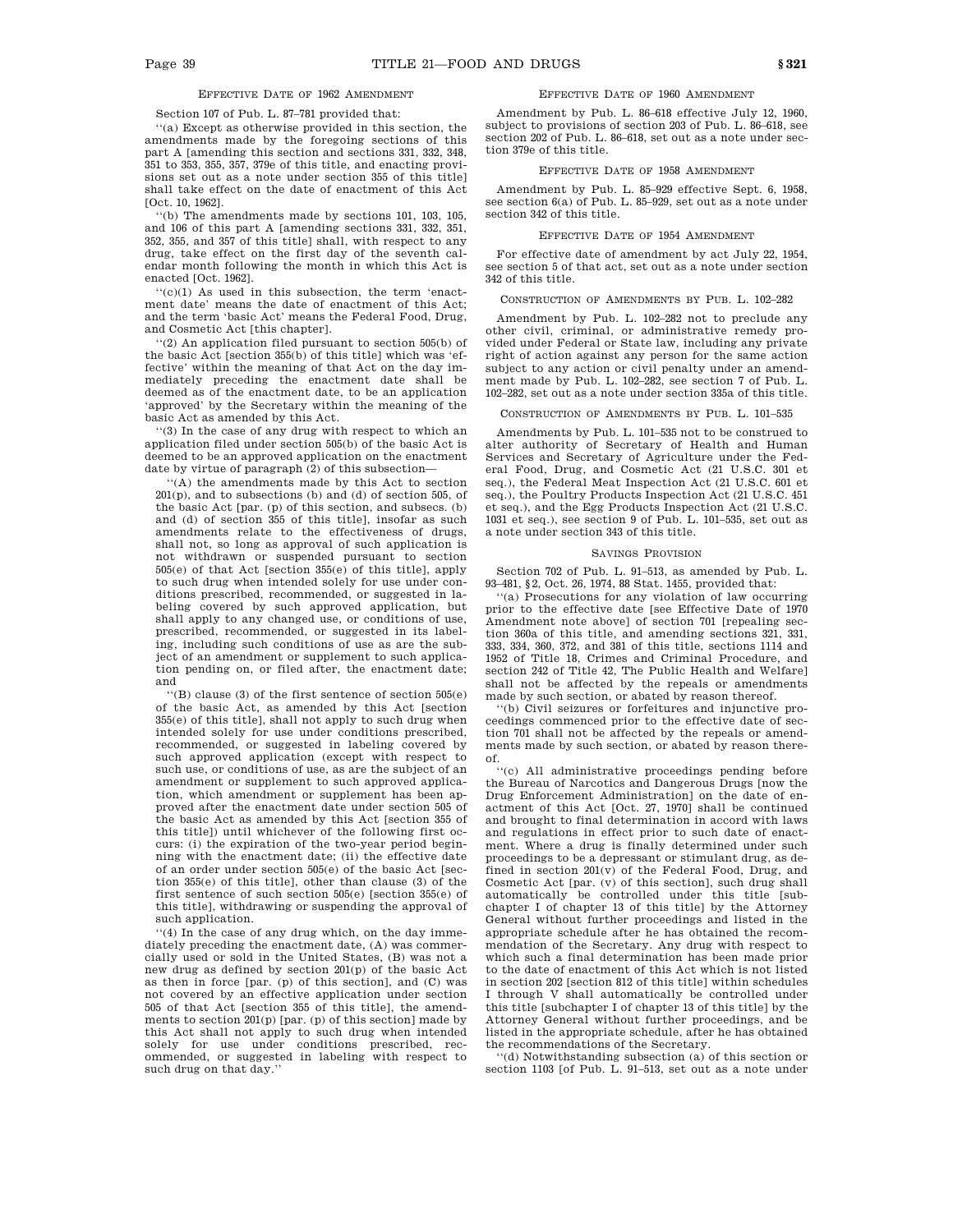sections 171 to 174 of this title], section 4202 of title 18, United States Code, shall apply to any individual convicted under any of the laws repealed by this title or title III [subchapter I or subchapter II of chapter 13 of this title] without regard to the terms of any sentence imposed on such individual under such law.''

## TRANSFER OF FUNCTIONS

Secretary and Department of Health, Education, and Welfare redesignated Secretary and Department of Health and Human Services by Pub. L. 96–88, title V, §509(b), Oct. 17, 1979, 93 Stat. 695, which is classified to section 3508(b) of Title 20, Education.

Functions of Secretary of Health, Education, and Welfare [now Health and Human Services] under Federal Food, Drug, and Cosmetic Act, to the extent such functions related to administration and enforcement of the Poison Prevention Packaging Act of 1970 (15 U.S.C. 1471 et seq.), transferred to Consumer Product Safety Commission by section 2079 of Title 15, Commerce and Trade.

Functions of Secretary of Health, Education, and Welfare [now Health and Human Services] under Drug Abuse Control Amendments of 1965 [see Short Title of 1965 Amendment note set out under section 301 of this title] transferred to Attorney General except function of regulating counterfeiting of those drugs which are not ''depressant or stimulant'' drugs, see section 2 of Reorg. Plan No. 1 of 1968, set out in the Appendix to Title 5, Government Organization and Employees.

Functions of Federal Security Administrator transferred to Secretary of Health, Education, and Welfare and all agencies of Federal Security Agency transferred to Department of Health, Education, and Welfare by section 5 of Reorg. Plan No. 1 of 1953, set out in the Appendix to Title 5, Government Organization and Employees. Federal Security Agency and office of Administrator abolished by section 8 of Reorg. Plan No. 1 of 1953.

Food and Drug Administration in Department of Agriculture and its functions, except those functions relating to administration of Insecticide Act of 1910 and Naval Stores Act, transferred to Federal Security Agency, to be administered under direction and supervision of Federal Security Administrator, by Reorg. Plan No. IV of 1940, set out in the Appendix to Title 5.

### REGULATION OF TOBACCO

Section 422 of Pub. L. 105–115 provided that: ''Nothing in this Act [see Short Title of 1997 Amendment note set out under section 301 of this title] or the amendments made by this Act shall be construed to affect the question of whether the Secretary of Health and Human Services has any authority to regulate any tobacco product, tobacco ingredient, or tobacco additive. Such authority, if any, shall be exercised under the Federal Food, Drug, and Cosmetic Act [21 U.S.C. 301 et seq.] as in effect on the day before the date of the enactment of this Act [Nov. 21, 1997].''

### CONGRESSIONAL FINDINGS RELATING TO PUB. L. 103–417

Section 2 of Pub. L. 103–417 provided that: ''Congress finds that—

''(1) improving the health status of United States citizens ranks at the top of the national priorities of the Federal Government;

''(2) the importance of nutrition and the benefits of dietary supplements to health promotion and disease prevention have been documented increasingly in scientific studies;

''(3)(A) there is a link between the ingestion of certain nutrients or dietary supplements and the prevention of chronic diseases such as cancer, heart disease, and osteoporosis; and

''(B) clinical research has shown that several chronic diseases can be prevented simply with a healthful diet, such as a diet that is low in fat, saturated fat, cholesterol, and sodium, with a high proportion of plant-based foods;

''(4) healthful diets may mitigate the need for expensive medical procedures, such as coronary bypass surgery or angioplasty;

''(5) preventive health measures, including education, good nutrition, and appropriate use of safe nutritional supplements will limit the incidence of chronic diseases, and reduce long-term health care expenditures;

 $(6)(A)$  promotion of good health and healthy lifestyles improves and extends lives while reducing health care expenditures; and

''(B) reduction in health care expenditures is of paramount importance to the future of the country and the economic well-being of the country;

''(7) there is a growing need for emphasis on the dissemination of information linking nutrition and long-term good health;

'(8) consumers should be empowered to make choices about preventive health care programs based on data from scientific studies of health benefits related to particular dietary supplements;

''(9) national surveys have revealed that almost 50 percent of the 260,000,000 Americans regularly consume dietary supplements of vitamins, minerals, or herbs as a means of improving their nutrition;

''(10) studies indicate that consumers are placing increased reliance on the use of nontraditional health care providers to avoid the excessive costs of traditional medical services and to obtain more holistic consideration of their needs;<br>"(11) the United Sta

United States will spend over \$1,000,000,000,000 on health care in 1994, which is about 12 percent of the Gross National Product of the United States, and this amount and percentage will continue to increase unless significant efforts are undertaken to reverse the increase;

 $''(12)(A)$  the nutritional supplement industry is an integral part of the economy of the United States;

''(B) the industry consistently projects a positive trade balance; and

''(C) the estimated 600 dietary supplement manufacturers in the United States produce approximately 4,000 products, with total annual sales of such products alone reaching at least \$4,000,000,000;

'(13) although the Federal Government should take swift action against products that are unsafe or adulterated, the Federal Government should not take any actions to impose unreasonable regulatory barriers limiting or slowing the flow of safe products and accurate information to consumers;

''(14) dietary supplements are safe within a broad range of intake, and safety problems with the supplements are relatively rare; and

''(15)(A) legislative action that protects the right of access of consumers to safe dietary supplements is necessary in order to promote wellness; and

''(B) a rational Federal framework must be established to supersede the current ad hoc, patchwork regulatory policy on dietary supplements.

### DISSEMINATION OF INFORMATION REGARDING THE DANGERS OF DRUG ABUSE

Section 5 of Pub. L. 90–639 provided that: ''It is the sense of the Congress that, because of the inadequate knowledge on the part of the people of the United States of the substantial adverse effects of misuse of depressant and stimulant drugs, and of other drugs liable to abuse, on the individual, his family, and the community, the highest priority should be given to Federal programs to disseminate information which may be used to educate the public, particularly young persons, regarding the dangers of drug abuse.''

### CONGRESSIONAL FINDINGS AND DECLARATION OF POLICY

Section 2 of Pub. L. 89–74 provided that: ''The Congress hereby finds and declares that there is a widespread illicit traffic in depressant and stimulant drugs moving in or otherwise affecting interstate commerce; that the use of such drugs, when not under the super